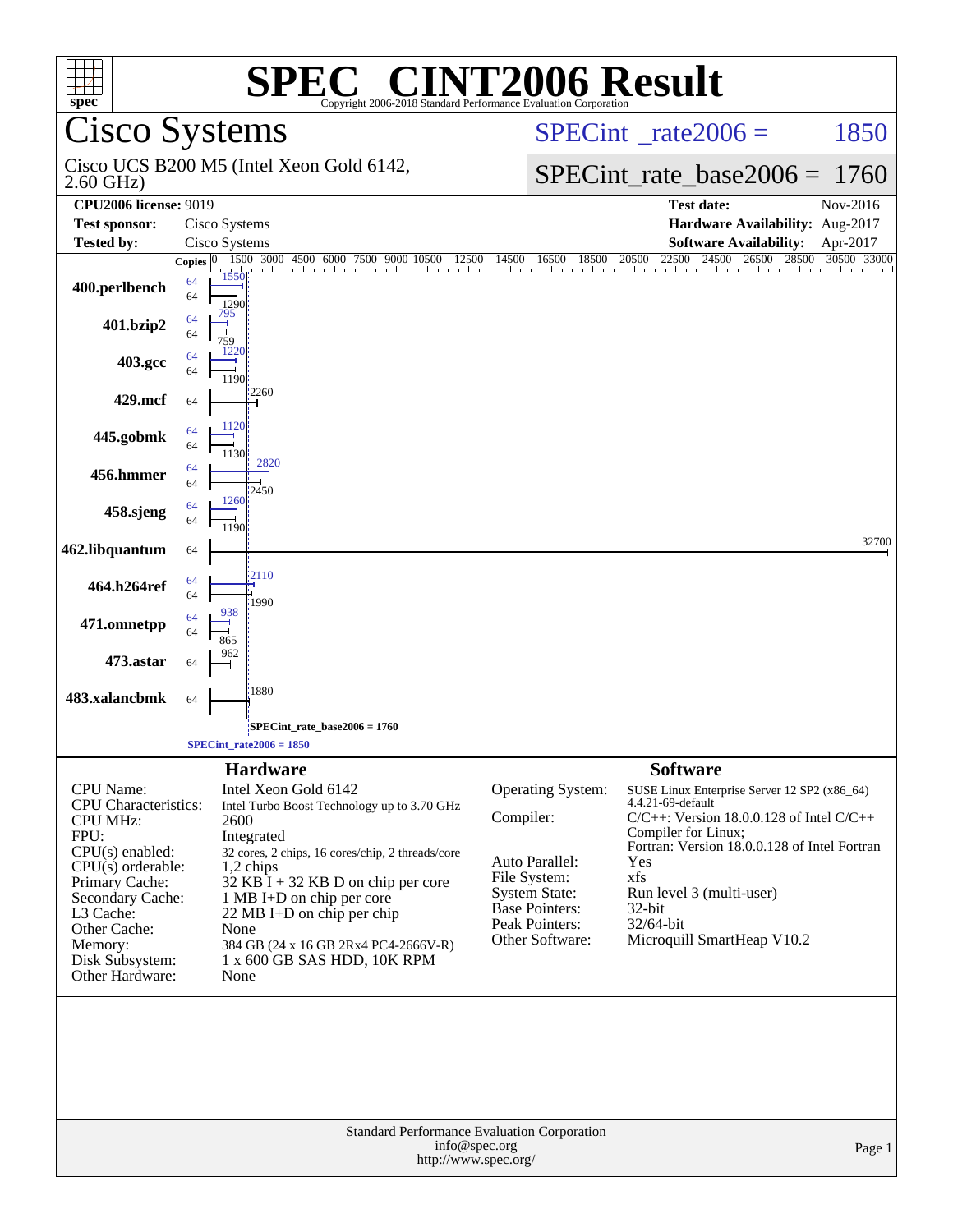

# Cisco Systems

2.60 GHz) Cisco UCS B200 M5 (Intel Xeon Gold 6142,

SPECint rate $2006 = 1850$ 

### [SPECint\\_rate\\_base2006 =](http://www.spec.org/auto/cpu2006/Docs/result-fields.html#SPECintratebase2006) 1760

**[CPU2006 license:](http://www.spec.org/auto/cpu2006/Docs/result-fields.html#CPU2006license)** 9019 **[Test date:](http://www.spec.org/auto/cpu2006/Docs/result-fields.html#Testdate)** Nov-2016 **[Test sponsor:](http://www.spec.org/auto/cpu2006/Docs/result-fields.html#Testsponsor)** Cisco Systems **[Hardware Availability:](http://www.spec.org/auto/cpu2006/Docs/result-fields.html#HardwareAvailability)** Aug-2017 **[Tested by:](http://www.spec.org/auto/cpu2006/Docs/result-fields.html#Testedby)** Cisco Systems **[Software Availability:](http://www.spec.org/auto/cpu2006/Docs/result-fields.html#SoftwareAvailability)** Apr-2017

#### **[Results Table](http://www.spec.org/auto/cpu2006/Docs/result-fields.html#ResultsTable)**

|                                                                                                          | <b>Base</b>   |                |       |                |       |                | <b>Peak</b> |               |                |              |                |              |                |              |
|----------------------------------------------------------------------------------------------------------|---------------|----------------|-------|----------------|-------|----------------|-------------|---------------|----------------|--------------|----------------|--------------|----------------|--------------|
| <b>Benchmark</b>                                                                                         | <b>Copies</b> | <b>Seconds</b> | Ratio | <b>Seconds</b> | Ratio | <b>Seconds</b> | Ratio       | <b>Copies</b> | <b>Seconds</b> | <b>Ratio</b> | <b>Seconds</b> | <b>Ratio</b> | <b>Seconds</b> | <b>Ratio</b> |
| 400.perlbench                                                                                            | 64            | 482            | 1300  | 484            | 1290  | 484            | 1290        | 64            | 404            | 1550         | 404            | 1550         | 406            | 1540         |
| 401.bzip2                                                                                                | 64            | 809            | 764   | 814            | 759   | 818            | 755         | 64            | 770            | 802          | 777            | <u>795</u>   | 778            | 794          |
| $403.\mathrm{gcc}$                                                                                       | 64            | 433            | 1190  | 431            | 1200  | 432            | 1190        | 64            | 424            | 1210         | 421            | 1220         | 422            | 1220         |
| $429$ .mcf                                                                                               | 64            | 260            | 2240  | 258            | 2260  | 258            | 2260        | 64            | 260            | 2240         | 258            | 2260         | 258            | 2260         |
| $445$ .gobmk                                                                                             | 64            | <u>596</u>     | 1130  | 592            | 1130  | 597            | 1120        | 64            | 597            | 1120         | 597            | 1120         | 598            | 1120         |
| 456.hmmer                                                                                                | 64            | 244            | 2440  | 244            | 2450  | 244            | 2450        | 64            | 211            | 2830         | 212            | 2820         | 212            | 2820         |
| $458$ .sjeng                                                                                             | 64            | 648            | 1190  | 648            | 1190  | 649            | 1190        | 64            | 613            | 1260         | 610            | 1270         | 613            | 1260         |
| 462.libquantum                                                                                           | 64            | 40.5           | 32700 | 40.5           | 32700 | 40.5           | 32700       | 64            | 40.5           | 32700        | 40.5           | 32700        | 40.5           | 32700        |
| 464.h264ref                                                                                              | 64            | 713            | 1990  | 713            | 1990  | 708            | 2000l       | 64            | 666            | 2130         | 670            | 2110         | 683            | 2070         |
| 471.omnetpp                                                                                              | 64            | 462            | 865   | 465            | 860   | 462            | 867         | 64            | 427            | 936          | 426            | 938          | 426            | 938          |
| 473.astar                                                                                                | 64            | 467            | 962   | 468            | 959   | 467            | 963         | 64            | 467            | 962          | 468            | 959          | 467            | 963          |
| 483.xalancbmk                                                                                            | 64            | 234            | 1890  | 235            | 1880  | 234            | <b>1880</b> | 64            | 234            | 1890         | 235            | 1880         | 234            | 1880         |
| Results appear in the order in which they were run. Bold underlined text indicates a median measurement. |               |                |       |                |       |                |             |               |                |              |                |              |                |              |

#### **[Submit Notes](http://www.spec.org/auto/cpu2006/Docs/result-fields.html#SubmitNotes)**

 The numactl mechanism was used to bind copies to processors. The config file option 'submit' was used to generate numactl commands to bind each copy to a specific processor. For details, please see the config file.

#### **[Operating System Notes](http://www.spec.org/auto/cpu2006/Docs/result-fields.html#OperatingSystemNotes)**

Stack size set to unlimited using "ulimit -s unlimited"

#### **[Platform Notes](http://www.spec.org/auto/cpu2006/Docs/result-fields.html#PlatformNotes)**

BIOS Settings: Intel HyperThreading Technology set to Enabled CPU performance set to Enterprise Power Performance Tuning set to OS SNC set to Enabled IMC Interleaving set to 1-way Interleave Patrol Scrub set to Disabled Sysinfo program /home/cpu2006-1.2/config/sysinfo.rev6993 Revision 6993 of 2015-11-06 (b5e8d4b4eb51ed28d7f98696cbe290c1) running on linux-qc7k Thu Nov 3 13:04:10 2016 This section contains SUT (System Under Test) info as seen by some common utilities. To remove or add to this section, see: <http://www.spec.org/cpu2006/Docs/config.html#sysinfo> From /proc/cpuinfo

model name : Intel(R) Xeon(R) Gold 6142 CPU @ 2.60GHz Continued on next page

Standard Performance Evaluation Corporation [info@spec.org](mailto:info@spec.org) <http://www.spec.org/>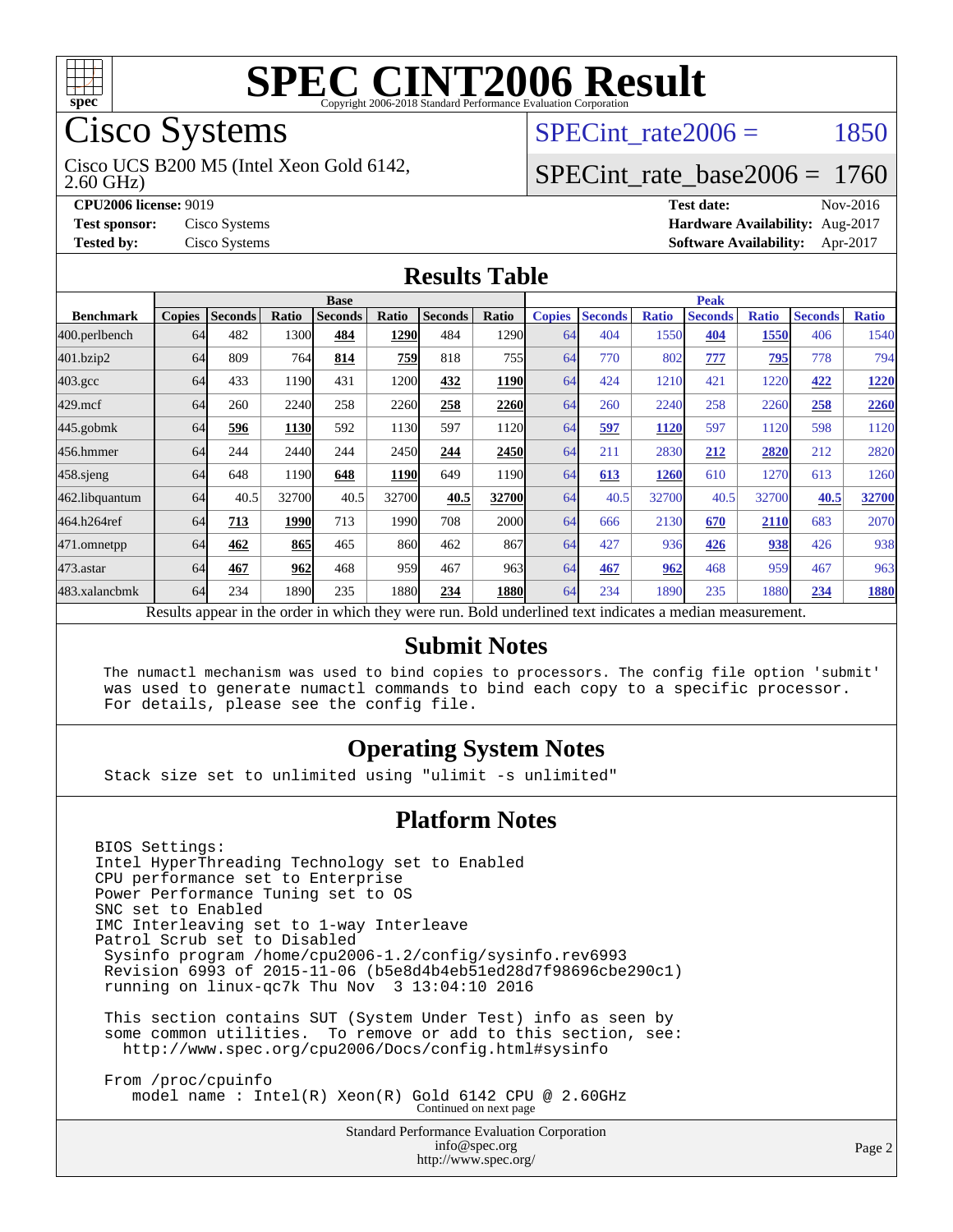

Cisco Systems

2.60 GHz) Cisco UCS B200 M5 (Intel Xeon Gold 6142, SPECint rate $2006 = 1850$ 

[SPECint\\_rate\\_base2006 =](http://www.spec.org/auto/cpu2006/Docs/result-fields.html#SPECintratebase2006) 1760

**[CPU2006 license:](http://www.spec.org/auto/cpu2006/Docs/result-fields.html#CPU2006license)** 9019 **[Test date:](http://www.spec.org/auto/cpu2006/Docs/result-fields.html#Testdate)** Nov-2016 **[Test sponsor:](http://www.spec.org/auto/cpu2006/Docs/result-fields.html#Testsponsor)** Cisco Systems **[Hardware Availability:](http://www.spec.org/auto/cpu2006/Docs/result-fields.html#HardwareAvailability)** Aug-2017 **[Tested by:](http://www.spec.org/auto/cpu2006/Docs/result-fields.html#Testedby)** Cisco Systems **[Software Availability:](http://www.spec.org/auto/cpu2006/Docs/result-fields.html#SoftwareAvailability)** Apr-2017

#### **[Platform Notes \(Continued\)](http://www.spec.org/auto/cpu2006/Docs/result-fields.html#PlatformNotes)**

Standard Performance Evaluation Corporation 2 "physical id"s (chips) 64 "processors" cores, siblings (Caution: counting these is hw and system dependent. The following excerpts from /proc/cpuinfo might not be reliable. Use with caution.) cpu cores : 16 siblings : 32 physical 0: cores 0 1 2 3 4 5 6 7 8 9 10 11 12 13 14 15 physical 1: cores 0 1 2 3 4 5 6 7 8 9 10 11 12 13 14 15 cache size : 22528 KB From /proc/meminfo MemTotal: 394831732 kB HugePages\_Total: 0<br>Hugepagesize: 2048 kB Hugepagesize: From /etc/\*release\* /etc/\*version\* SuSE-release: SUSE Linux Enterprise Server 12 (x86\_64) VERSION = 12 PATCHLEVEL = 2 # This file is deprecated and will be removed in a future service pack or release. # Please check /etc/os-release for details about this release. os-release: NAME="SLES" VERSION="12-SP2" VERSION\_ID="12.2" PRETTY\_NAME="SUSE Linux Enterprise Server 12 SP2" ID="sles" ANSI\_COLOR="0;32" CPE\_NAME="cpe:/o:suse:sles:12:sp2" uname -a: Linux linux-qc7k 4.4.21-69-default #1 SMP Tue Oct 25 10:58:20 UTC 2016 (9464f67) x86\_64 x86\_64 x86\_64 GNU/Linux run-level 3 Nov 1 08:41 SPEC is set to: /home/cpu2006-1.2 Filesystem Type Size Used Avail Use% Mounted on /dev/sda1 xfs 224G 26G 198G 12% / Additional information from dmidecode: Warning: Use caution when you interpret this section. The 'dmidecode' program reads system data which is "intended to allow hardware to be accurately determined", but the intent may not be met, as there are frequent changes to hardware, firmware, and the "DMTF SMBIOS" standard. BIOS Cisco Systems, Inc. B200M5.3.2.1d.5.0727171353 07/27/2017 Memory: 24x 0xCE00 M393A2G40EB2-CTD 16 GB 2 rank 2666 MHz Continued on next page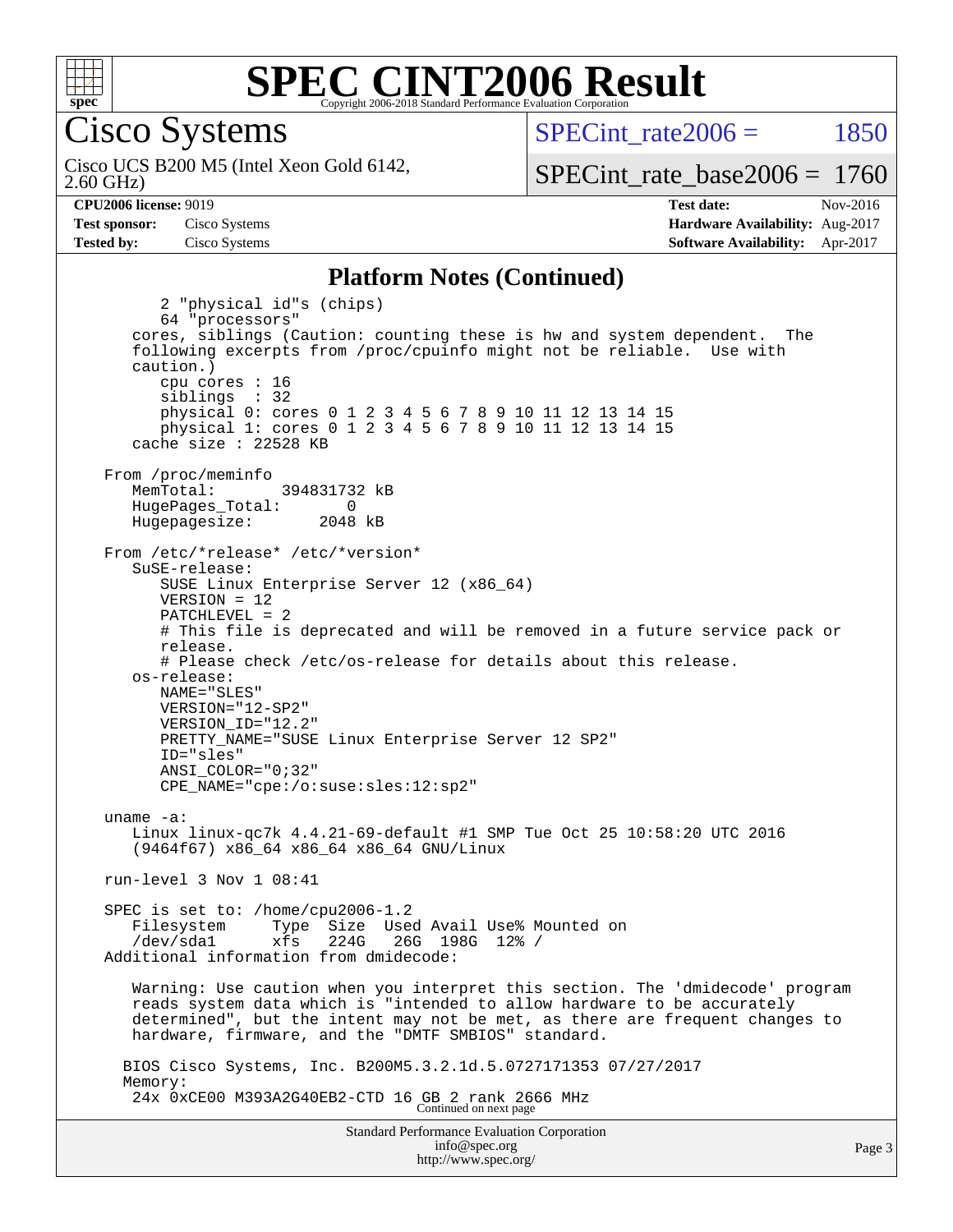

#### **[SPEC CINT2006 Result](http://www.spec.org/auto/cpu2006/Docs/result-fields.html#SPECCINT2006Result)** Copyright 2006-2018 Standard Performance Evaluation C

Cisco Systems

SPECint rate $2006 = 1850$ 

2.60 GHz) Cisco UCS B200 M5 (Intel Xeon Gold 6142,

[SPECint\\_rate\\_base2006 =](http://www.spec.org/auto/cpu2006/Docs/result-fields.html#SPECintratebase2006) 1760

**[CPU2006 license:](http://www.spec.org/auto/cpu2006/Docs/result-fields.html#CPU2006license)** 9019 **[Test date:](http://www.spec.org/auto/cpu2006/Docs/result-fields.html#Testdate)** Nov-2016 **[Test sponsor:](http://www.spec.org/auto/cpu2006/Docs/result-fields.html#Testsponsor)** Cisco Systems **[Hardware Availability:](http://www.spec.org/auto/cpu2006/Docs/result-fields.html#HardwareAvailability)** Aug-2017 **[Tested by:](http://www.spec.org/auto/cpu2006/Docs/result-fields.html#Testedby)** Cisco Systems **[Software Availability:](http://www.spec.org/auto/cpu2006/Docs/result-fields.html#SoftwareAvailability)** Apr-2017

#### **[Platform Notes \(Continued\)](http://www.spec.org/auto/cpu2006/Docs/result-fields.html#PlatformNotes)**

(End of data from sysinfo program)

#### **[General Notes](http://www.spec.org/auto/cpu2006/Docs/result-fields.html#GeneralNotes)**

Environment variables set by runspec before the start of the run: LD\_LIBRARY\_PATH = "/opt/intel/lib/ia32:/opt/intel/lib/intel64:/home/cpu2006-1.2/sh10.2"

 Binaries compiled on a system with 1x Intel Core i7-4790 CPU + 32GB RAM memory using Redhat Enterprise Linux 7.2 Transparent Huge Pages enabled with: echo always > /sys/kernel/mm/transparent\_hugepage/enabled Filesystem page cache cleared with: shell invocation of 'sync; echo 3 > /proc/sys/vm/drop\_caches' prior to run runspec command invoked through numactl i.e.: numactl --interleave=all runspec <etc>

### **[Base Compiler Invocation](http://www.spec.org/auto/cpu2006/Docs/result-fields.html#BaseCompilerInvocation)**

[C benchmarks](http://www.spec.org/auto/cpu2006/Docs/result-fields.html#Cbenchmarks):

[icc -m32 -L/opt/intel/compilers\\_and\\_libraries\\_2018/linux/lib/ia32](http://www.spec.org/cpu2006/results/res2017q4/cpu2006-20171211-50987.flags.html#user_CCbase_intel_icc_04f59596a08f358effe90d044cbb175f)

[C++ benchmarks:](http://www.spec.org/auto/cpu2006/Docs/result-fields.html#CXXbenchmarks)

[icpc -m32 -L/opt/intel/compilers\\_and\\_libraries\\_2018/linux/lib/ia32](http://www.spec.org/cpu2006/results/res2017q4/cpu2006-20171211-50987.flags.html#user_CXXbase_intel_icpc_6c160d62a51f1e5feef3a5e8eb2cd87e)

#### **[Base Portability Flags](http://www.spec.org/auto/cpu2006/Docs/result-fields.html#BasePortabilityFlags)**

 400.perlbench: [-D\\_FILE\\_OFFSET\\_BITS=64](http://www.spec.org/cpu2006/results/res2017q4/cpu2006-20171211-50987.flags.html#user_basePORTABILITY400_perlbench_file_offset_bits_64_438cf9856305ebd76870a2c6dc2689ab) [-DSPEC\\_CPU\\_LINUX\\_IA32](http://www.spec.org/cpu2006/results/res2017q4/cpu2006-20171211-50987.flags.html#b400.perlbench_baseCPORTABILITY_DSPEC_CPU_LINUX_IA32) 401.bzip2: [-D\\_FILE\\_OFFSET\\_BITS=64](http://www.spec.org/cpu2006/results/res2017q4/cpu2006-20171211-50987.flags.html#user_basePORTABILITY401_bzip2_file_offset_bits_64_438cf9856305ebd76870a2c6dc2689ab) 403.gcc: [-D\\_FILE\\_OFFSET\\_BITS=64](http://www.spec.org/cpu2006/results/res2017q4/cpu2006-20171211-50987.flags.html#user_basePORTABILITY403_gcc_file_offset_bits_64_438cf9856305ebd76870a2c6dc2689ab) 429.mcf: [-D\\_FILE\\_OFFSET\\_BITS=64](http://www.spec.org/cpu2006/results/res2017q4/cpu2006-20171211-50987.flags.html#user_basePORTABILITY429_mcf_file_offset_bits_64_438cf9856305ebd76870a2c6dc2689ab) 445.gobmk: [-D\\_FILE\\_OFFSET\\_BITS=64](http://www.spec.org/cpu2006/results/res2017q4/cpu2006-20171211-50987.flags.html#user_basePORTABILITY445_gobmk_file_offset_bits_64_438cf9856305ebd76870a2c6dc2689ab) 456.hmmer: [-D\\_FILE\\_OFFSET\\_BITS=64](http://www.spec.org/cpu2006/results/res2017q4/cpu2006-20171211-50987.flags.html#user_basePORTABILITY456_hmmer_file_offset_bits_64_438cf9856305ebd76870a2c6dc2689ab) 458.sjeng: [-D\\_FILE\\_OFFSET\\_BITS=64](http://www.spec.org/cpu2006/results/res2017q4/cpu2006-20171211-50987.flags.html#user_basePORTABILITY458_sjeng_file_offset_bits_64_438cf9856305ebd76870a2c6dc2689ab) 462.libquantum: [-D\\_FILE\\_OFFSET\\_BITS=64](http://www.spec.org/cpu2006/results/res2017q4/cpu2006-20171211-50987.flags.html#user_basePORTABILITY462_libquantum_file_offset_bits_64_438cf9856305ebd76870a2c6dc2689ab) [-DSPEC\\_CPU\\_LINUX](http://www.spec.org/cpu2006/results/res2017q4/cpu2006-20171211-50987.flags.html#b462.libquantum_baseCPORTABILITY_DSPEC_CPU_LINUX) 464.h264ref: [-D\\_FILE\\_OFFSET\\_BITS=64](http://www.spec.org/cpu2006/results/res2017q4/cpu2006-20171211-50987.flags.html#user_basePORTABILITY464_h264ref_file_offset_bits_64_438cf9856305ebd76870a2c6dc2689ab) 471.omnetpp: [-D\\_FILE\\_OFFSET\\_BITS=64](http://www.spec.org/cpu2006/results/res2017q4/cpu2006-20171211-50987.flags.html#user_basePORTABILITY471_omnetpp_file_offset_bits_64_438cf9856305ebd76870a2c6dc2689ab) 473.astar: [-D\\_FILE\\_OFFSET\\_BITS=64](http://www.spec.org/cpu2006/results/res2017q4/cpu2006-20171211-50987.flags.html#user_basePORTABILITY473_astar_file_offset_bits_64_438cf9856305ebd76870a2c6dc2689ab) 483.xalancbmk: [-D\\_FILE\\_OFFSET\\_BITS=64](http://www.spec.org/cpu2006/results/res2017q4/cpu2006-20171211-50987.flags.html#user_basePORTABILITY483_xalancbmk_file_offset_bits_64_438cf9856305ebd76870a2c6dc2689ab) [-DSPEC\\_CPU\\_LINUX](http://www.spec.org/cpu2006/results/res2017q4/cpu2006-20171211-50987.flags.html#b483.xalancbmk_baseCXXPORTABILITY_DSPEC_CPU_LINUX)

### **[Base Optimization Flags](http://www.spec.org/auto/cpu2006/Docs/result-fields.html#BaseOptimizationFlags)**

[C benchmarks](http://www.spec.org/auto/cpu2006/Docs/result-fields.html#Cbenchmarks):

[-xHOST](http://www.spec.org/cpu2006/results/res2017q4/cpu2006-20171211-50987.flags.html#user_CCbase_f-xHost_e62ac3e528d1159ebbc7507f5617393f) [-ipo](http://www.spec.org/cpu2006/results/res2017q4/cpu2006-20171211-50987.flags.html#user_CCbase_f-ipo) [-O3](http://www.spec.org/cpu2006/results/res2017q4/cpu2006-20171211-50987.flags.html#user_CCbase_f-O3) [-no-prec-div](http://www.spec.org/cpu2006/results/res2017q4/cpu2006-20171211-50987.flags.html#user_CCbase_f-no-prec-div) [-qopt-prefetch](http://www.spec.org/cpu2006/results/res2017q4/cpu2006-20171211-50987.flags.html#user_CCbase_f-qopt-prefetch) [-qopt-mem-layout-trans=3](http://www.spec.org/cpu2006/results/res2017q4/cpu2006-20171211-50987.flags.html#user_CCbase_f-qopt-mem-layout-trans_170f5be61cd2cedc9b54468c59262d5d)

Continued on next page

Standard Performance Evaluation Corporation [info@spec.org](mailto:info@spec.org) <http://www.spec.org/>

Page 4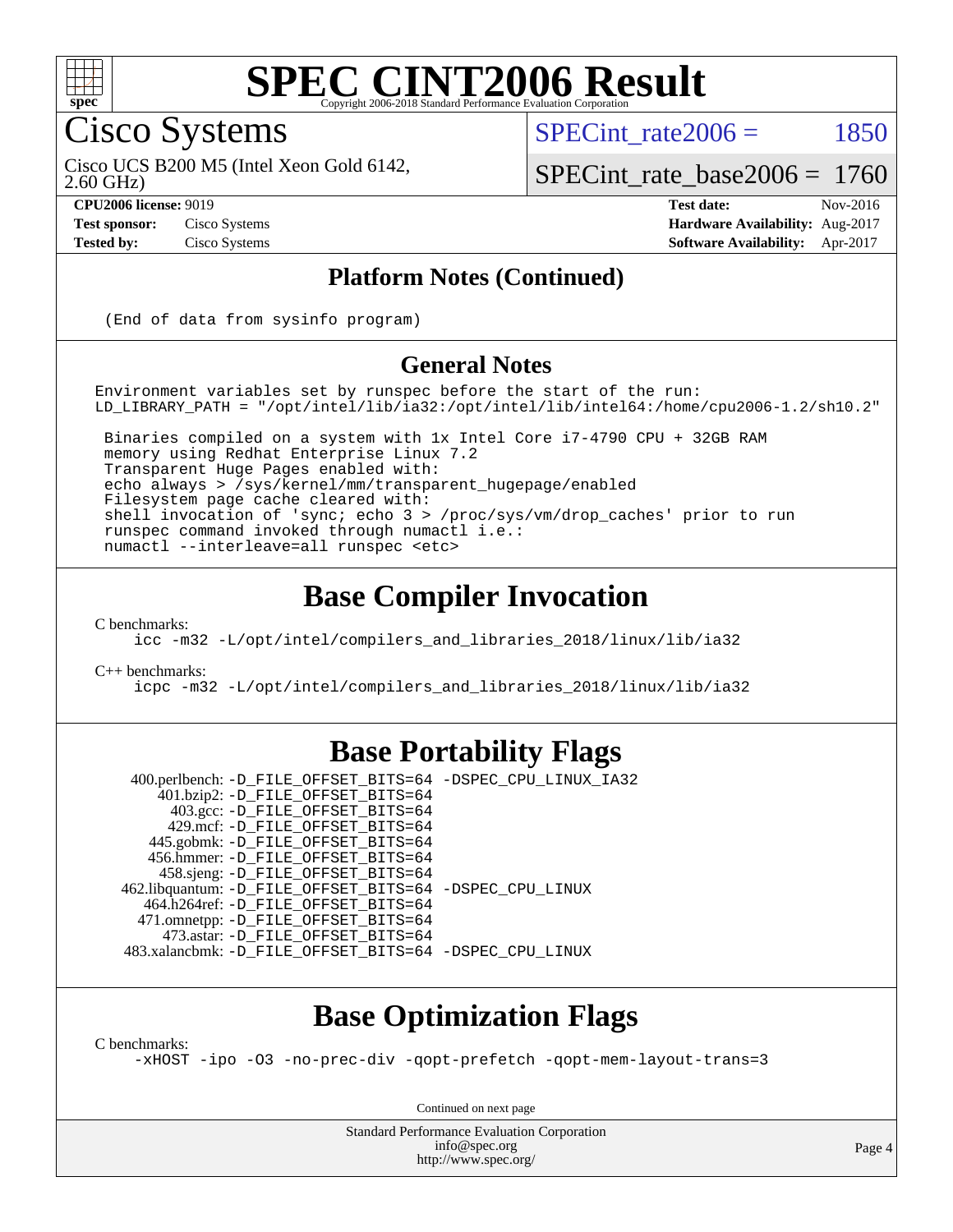

Cisco Systems

SPECint rate $2006 = 1850$ 

2.60 GHz) Cisco UCS B200 M5 (Intel Xeon Gold 6142,

[SPECint\\_rate\\_base2006 =](http://www.spec.org/auto/cpu2006/Docs/result-fields.html#SPECintratebase2006) 1760

**[CPU2006 license:](http://www.spec.org/auto/cpu2006/Docs/result-fields.html#CPU2006license)** 9019 **[Test date:](http://www.spec.org/auto/cpu2006/Docs/result-fields.html#Testdate)** Nov-2016 **[Test sponsor:](http://www.spec.org/auto/cpu2006/Docs/result-fields.html#Testsponsor)** Cisco Systems **[Hardware Availability:](http://www.spec.org/auto/cpu2006/Docs/result-fields.html#HardwareAvailability)** Aug-2017 **[Tested by:](http://www.spec.org/auto/cpu2006/Docs/result-fields.html#Testedby)** Cisco Systems **[Software Availability:](http://www.spec.org/auto/cpu2006/Docs/result-fields.html#SoftwareAvailability)** Apr-2017

# **[Base Optimization Flags \(Continued\)](http://www.spec.org/auto/cpu2006/Docs/result-fields.html#BaseOptimizationFlags)**

[C++ benchmarks:](http://www.spec.org/auto/cpu2006/Docs/result-fields.html#CXXbenchmarks)

[-xHOST](http://www.spec.org/cpu2006/results/res2017q4/cpu2006-20171211-50987.flags.html#user_CXXbase_f-xHost_e62ac3e528d1159ebbc7507f5617393f) [-ipo](http://www.spec.org/cpu2006/results/res2017q4/cpu2006-20171211-50987.flags.html#user_CXXbase_f-ipo) [-O3](http://www.spec.org/cpu2006/results/res2017q4/cpu2006-20171211-50987.flags.html#user_CXXbase_f-O3) [-no-prec-div](http://www.spec.org/cpu2006/results/res2017q4/cpu2006-20171211-50987.flags.html#user_CXXbase_f-no-prec-div) [-qopt-prefetch](http://www.spec.org/cpu2006/results/res2017q4/cpu2006-20171211-50987.flags.html#user_CXXbase_f-qopt-prefetch) [-qopt-mem-layout-trans=3](http://www.spec.org/cpu2006/results/res2017q4/cpu2006-20171211-50987.flags.html#user_CXXbase_f-qopt-mem-layout-trans_170f5be61cd2cedc9b54468c59262d5d) [-Wl,-z,muldefs](http://www.spec.org/cpu2006/results/res2017q4/cpu2006-20171211-50987.flags.html#user_CXXbase_link_force_multiple1_74079c344b956b9658436fd1b6dd3a8a) [-L/home/cpu2006-1.2/sh10.2 -lsmartheap](http://www.spec.org/cpu2006/results/res2017q4/cpu2006-20171211-50987.flags.html#user_CXXbase_SmartHeap_5706a66a2f6a219cbb238ac92a73101d)

### **[Base Other Flags](http://www.spec.org/auto/cpu2006/Docs/result-fields.html#BaseOtherFlags)**

[C benchmarks](http://www.spec.org/auto/cpu2006/Docs/result-fields.html#Cbenchmarks):

403.gcc: [-Dalloca=\\_alloca](http://www.spec.org/cpu2006/results/res2017q4/cpu2006-20171211-50987.flags.html#b403.gcc_baseEXTRA_CFLAGS_Dalloca_be3056838c12de2578596ca5467af7f3)

## **[Peak Compiler Invocation](http://www.spec.org/auto/cpu2006/Docs/result-fields.html#PeakCompilerInvocation)**

[C benchmarks \(except as noted below\)](http://www.spec.org/auto/cpu2006/Docs/result-fields.html#Cbenchmarksexceptasnotedbelow):

[icc -m32 -L/opt/intel/compilers\\_and\\_libraries\\_2018/linux/lib/ia32](http://www.spec.org/cpu2006/results/res2017q4/cpu2006-20171211-50987.flags.html#user_CCpeak_intel_icc_04f59596a08f358effe90d044cbb175f)

400.perlbench: [icc -m64](http://www.spec.org/cpu2006/results/res2017q4/cpu2006-20171211-50987.flags.html#user_peakCCLD400_perlbench_intel_icc_64bit_bda6cc9af1fdbb0edc3795bac97ada53)

401.bzip2: [icc -m64](http://www.spec.org/cpu2006/results/res2017q4/cpu2006-20171211-50987.flags.html#user_peakCCLD401_bzip2_intel_icc_64bit_bda6cc9af1fdbb0edc3795bac97ada53)

456.hmmer: [icc -m64](http://www.spec.org/cpu2006/results/res2017q4/cpu2006-20171211-50987.flags.html#user_peakCCLD456_hmmer_intel_icc_64bit_bda6cc9af1fdbb0edc3795bac97ada53)

458.sjeng: [icc -m64](http://www.spec.org/cpu2006/results/res2017q4/cpu2006-20171211-50987.flags.html#user_peakCCLD458_sjeng_intel_icc_64bit_bda6cc9af1fdbb0edc3795bac97ada53)

#### [C++ benchmarks:](http://www.spec.org/auto/cpu2006/Docs/result-fields.html#CXXbenchmarks)

[icpc -m32 -L/opt/intel/compilers\\_and\\_libraries\\_2018/linux/lib/ia32](http://www.spec.org/cpu2006/results/res2017q4/cpu2006-20171211-50987.flags.html#user_CXXpeak_intel_icpc_6c160d62a51f1e5feef3a5e8eb2cd87e)

#### **[Peak Portability Flags](http://www.spec.org/auto/cpu2006/Docs/result-fields.html#PeakPortabilityFlags)**

 400.perlbench: [-DSPEC\\_CPU\\_LP64](http://www.spec.org/cpu2006/results/res2017q4/cpu2006-20171211-50987.flags.html#b400.perlbench_peakCPORTABILITY_DSPEC_CPU_LP64) [-DSPEC\\_CPU\\_LINUX\\_X64](http://www.spec.org/cpu2006/results/res2017q4/cpu2006-20171211-50987.flags.html#b400.perlbench_peakCPORTABILITY_DSPEC_CPU_LINUX_X64) 401.bzip2: [-DSPEC\\_CPU\\_LP64](http://www.spec.org/cpu2006/results/res2017q4/cpu2006-20171211-50987.flags.html#suite_peakCPORTABILITY401_bzip2_DSPEC_CPU_LP64) 403.gcc: [-D\\_FILE\\_OFFSET\\_BITS=64](http://www.spec.org/cpu2006/results/res2017q4/cpu2006-20171211-50987.flags.html#user_peakPORTABILITY403_gcc_file_offset_bits_64_438cf9856305ebd76870a2c6dc2689ab) 429.mcf: [-D\\_FILE\\_OFFSET\\_BITS=64](http://www.spec.org/cpu2006/results/res2017q4/cpu2006-20171211-50987.flags.html#user_peakPORTABILITY429_mcf_file_offset_bits_64_438cf9856305ebd76870a2c6dc2689ab) 445.gobmk: [-D\\_FILE\\_OFFSET\\_BITS=64](http://www.spec.org/cpu2006/results/res2017q4/cpu2006-20171211-50987.flags.html#user_peakPORTABILITY445_gobmk_file_offset_bits_64_438cf9856305ebd76870a2c6dc2689ab) 456.hmmer: [-DSPEC\\_CPU\\_LP64](http://www.spec.org/cpu2006/results/res2017q4/cpu2006-20171211-50987.flags.html#suite_peakCPORTABILITY456_hmmer_DSPEC_CPU_LP64) 458.sjeng: [-DSPEC\\_CPU\\_LP64](http://www.spec.org/cpu2006/results/res2017q4/cpu2006-20171211-50987.flags.html#suite_peakCPORTABILITY458_sjeng_DSPEC_CPU_LP64) 462.libquantum: [-D\\_FILE\\_OFFSET\\_BITS=64](http://www.spec.org/cpu2006/results/res2017q4/cpu2006-20171211-50987.flags.html#user_peakPORTABILITY462_libquantum_file_offset_bits_64_438cf9856305ebd76870a2c6dc2689ab) [-DSPEC\\_CPU\\_LINUX](http://www.spec.org/cpu2006/results/res2017q4/cpu2006-20171211-50987.flags.html#b462.libquantum_peakCPORTABILITY_DSPEC_CPU_LINUX) 464.h264ref: [-D\\_FILE\\_OFFSET\\_BITS=64](http://www.spec.org/cpu2006/results/res2017q4/cpu2006-20171211-50987.flags.html#user_peakPORTABILITY464_h264ref_file_offset_bits_64_438cf9856305ebd76870a2c6dc2689ab) 471.omnetpp: [-D\\_FILE\\_OFFSET\\_BITS=64](http://www.spec.org/cpu2006/results/res2017q4/cpu2006-20171211-50987.flags.html#user_peakPORTABILITY471_omnetpp_file_offset_bits_64_438cf9856305ebd76870a2c6dc2689ab) 473.astar: [-D\\_FILE\\_OFFSET\\_BITS=64](http://www.spec.org/cpu2006/results/res2017q4/cpu2006-20171211-50987.flags.html#user_peakPORTABILITY473_astar_file_offset_bits_64_438cf9856305ebd76870a2c6dc2689ab) 483.xalancbmk: [-D\\_FILE\\_OFFSET\\_BITS=64](http://www.spec.org/cpu2006/results/res2017q4/cpu2006-20171211-50987.flags.html#user_peakPORTABILITY483_xalancbmk_file_offset_bits_64_438cf9856305ebd76870a2c6dc2689ab) [-DSPEC\\_CPU\\_LINUX](http://www.spec.org/cpu2006/results/res2017q4/cpu2006-20171211-50987.flags.html#b483.xalancbmk_peakCXXPORTABILITY_DSPEC_CPU_LINUX)

> Standard Performance Evaluation Corporation [info@spec.org](mailto:info@spec.org) <http://www.spec.org/>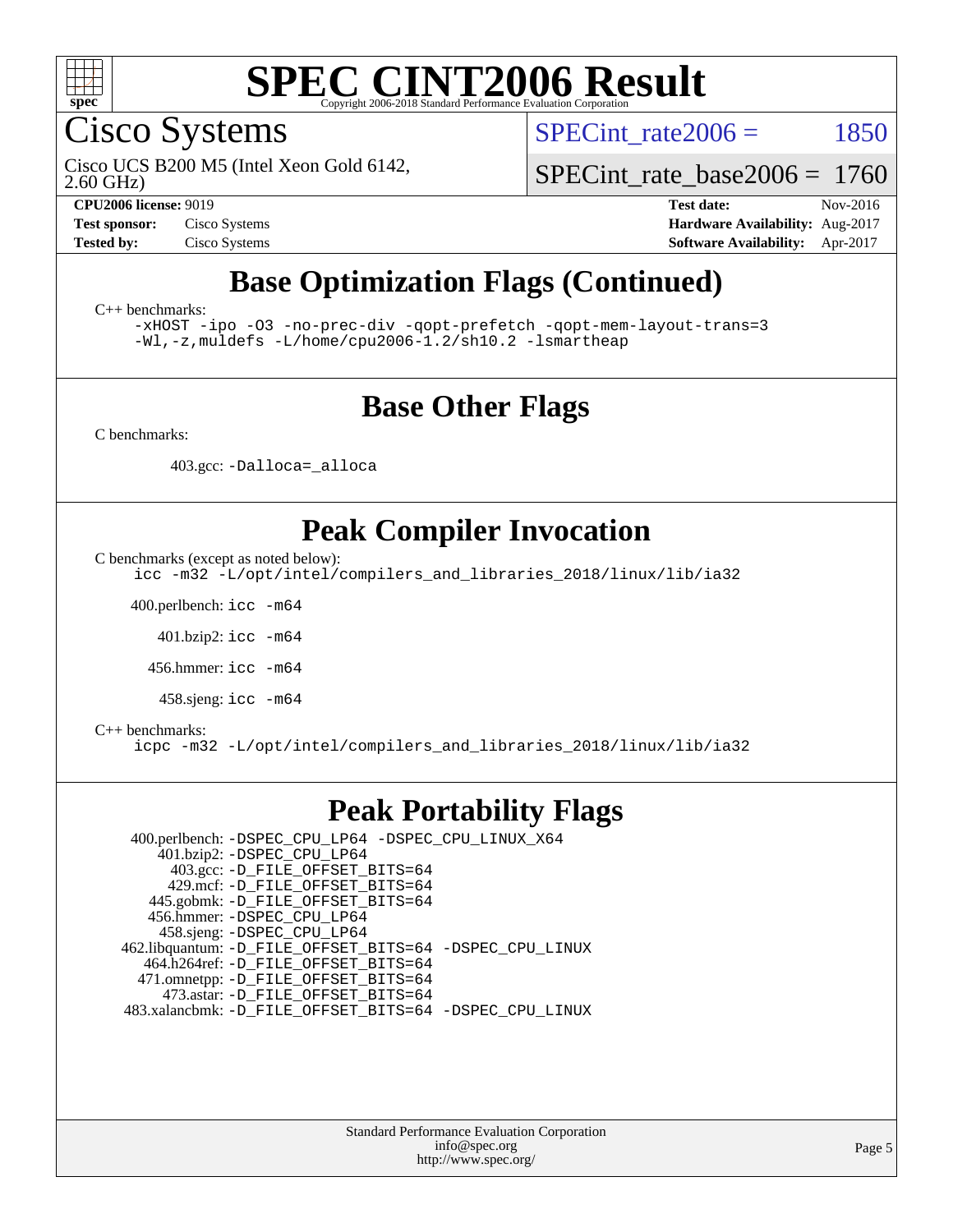

Cisco Systems

SPECint rate $2006 = 1850$ 

2.60 GHz) Cisco UCS B200 M5 (Intel Xeon Gold 6142,

[SPECint\\_rate\\_base2006 =](http://www.spec.org/auto/cpu2006/Docs/result-fields.html#SPECintratebase2006) 1760

| <b>Test sponsor:</b> | Cisco Systems |
|----------------------|---------------|
| <b>Tested by:</b>    | Cisco Systems |

**[CPU2006 license:](http://www.spec.org/auto/cpu2006/Docs/result-fields.html#CPU2006license)** 9019 **[Test date:](http://www.spec.org/auto/cpu2006/Docs/result-fields.html#Testdate)** Nov-2016 **[Hardware Availability:](http://www.spec.org/auto/cpu2006/Docs/result-fields.html#HardwareAvailability)** Aug-2017 **[Software Availability:](http://www.spec.org/auto/cpu2006/Docs/result-fields.html#SoftwareAvailability)** Apr-2017

# **[Peak Optimization Flags](http://www.spec.org/auto/cpu2006/Docs/result-fields.html#PeakOptimizationFlags)**

[C benchmarks](http://www.spec.org/auto/cpu2006/Docs/result-fields.html#Cbenchmarks):

 400.perlbench: [-prof-gen](http://www.spec.org/cpu2006/results/res2017q4/cpu2006-20171211-50987.flags.html#user_peakPASS1_CFLAGSPASS1_LDCFLAGS400_perlbench_prof_gen_e43856698f6ca7b7e442dfd80e94a8fc)(pass 1) [-prof-use](http://www.spec.org/cpu2006/results/res2017q4/cpu2006-20171211-50987.flags.html#user_peakPASS2_CFLAGSPASS2_LDCFLAGS400_perlbench_prof_use_bccf7792157ff70d64e32fe3e1250b55)(pass 2) [-xHOST](http://www.spec.org/cpu2006/results/res2017q4/cpu2006-20171211-50987.flags.html#user_peakPASS2_CFLAGSPASS2_LDCFLAGS400_perlbench_f-xHost_e62ac3e528d1159ebbc7507f5617393f)(pass 2)  $-par-num-threads=1(pass 1) -ipo(pass 2) -O3(pass 2)$  $-par-num-threads=1(pass 1) -ipo(pass 2) -O3(pass 2)$  $-par-num-threads=1(pass 1) -ipo(pass 2) -O3(pass 2)$  $-par-num-threads=1(pass 1) -ipo(pass 2) -O3(pass 2)$  $-par-num-threads=1(pass 1) -ipo(pass 2) -O3(pass 2)$  $-par-num-threads=1(pass 1) -ipo(pass 2) -O3(pass 2)$ [-no-prec-div](http://www.spec.org/cpu2006/results/res2017q4/cpu2006-20171211-50987.flags.html#user_peakPASS2_CFLAGSPASS2_LDCFLAGS400_perlbench_f-no-prec-div)(pass 2) [-auto-ilp32](http://www.spec.org/cpu2006/results/res2017q4/cpu2006-20171211-50987.flags.html#user_peakCOPTIMIZE400_perlbench_f-auto-ilp32) [-qopt-mem-layout-trans=3](http://www.spec.org/cpu2006/results/res2017q4/cpu2006-20171211-50987.flags.html#user_peakCOPTIMIZE400_perlbench_f-qopt-mem-layout-trans_170f5be61cd2cedc9b54468c59262d5d) 401.bzip2: [-prof-gen](http://www.spec.org/cpu2006/results/res2017q4/cpu2006-20171211-50987.flags.html#user_peakPASS1_CFLAGSPASS1_LDCFLAGS401_bzip2_prof_gen_e43856698f6ca7b7e442dfd80e94a8fc)(pass 1) [-prof-use](http://www.spec.org/cpu2006/results/res2017q4/cpu2006-20171211-50987.flags.html#user_peakPASS2_CFLAGSPASS2_LDCFLAGS401_bzip2_prof_use_bccf7792157ff70d64e32fe3e1250b55)(pass 2) [-xHOST](http://www.spec.org/cpu2006/results/res2017q4/cpu2006-20171211-50987.flags.html#user_peakPASS2_CFLAGSPASS2_LDCFLAGS401_bzip2_f-xHost_e62ac3e528d1159ebbc7507f5617393f)(pass 2)  $-par-num-threads=1(pass 1) -ipo(pass 2) -O3(pass 2)$  $-par-num-threads=1(pass 1) -ipo(pass 2) -O3(pass 2)$  $-par-num-threads=1(pass 1) -ipo(pass 2) -O3(pass 2)$  $-par-num-threads=1(pass 1) -ipo(pass 2) -O3(pass 2)$  $-par-num-threads=1(pass 1) -ipo(pass 2) -O3(pass 2)$  $-par-num-threads=1(pass 1) -ipo(pass 2) -O3(pass 2)$ [-no-prec-div](http://www.spec.org/cpu2006/results/res2017q4/cpu2006-20171211-50987.flags.html#user_peakPASS2_CFLAGSPASS2_LDCFLAGS401_bzip2_f-no-prec-div)(pass 2) [-qopt-prefetch](http://www.spec.org/cpu2006/results/res2017q4/cpu2006-20171211-50987.flags.html#user_peakCOPTIMIZE401_bzip2_f-qopt-prefetch) [-auto-ilp32](http://www.spec.org/cpu2006/results/res2017q4/cpu2006-20171211-50987.flags.html#user_peakCOPTIMIZE401_bzip2_f-auto-ilp32) [-qopt-mem-layout-trans=3](http://www.spec.org/cpu2006/results/res2017q4/cpu2006-20171211-50987.flags.html#user_peakCOPTIMIZE401_bzip2_f-qopt-mem-layout-trans_170f5be61cd2cedc9b54468c59262d5d) 403.gcc: [-xHOST](http://www.spec.org/cpu2006/results/res2017q4/cpu2006-20171211-50987.flags.html#user_peakOPTIMIZE403_gcc_f-xHost_e62ac3e528d1159ebbc7507f5617393f) [-ipo](http://www.spec.org/cpu2006/results/res2017q4/cpu2006-20171211-50987.flags.html#user_peakOPTIMIZE403_gcc_f-ipo) [-O3](http://www.spec.org/cpu2006/results/res2017q4/cpu2006-20171211-50987.flags.html#user_peakOPTIMIZE403_gcc_f-O3) [-no-prec-div](http://www.spec.org/cpu2006/results/res2017q4/cpu2006-20171211-50987.flags.html#user_peakOPTIMIZE403_gcc_f-no-prec-div) [-qopt-mem-layout-trans=3](http://www.spec.org/cpu2006/results/res2017q4/cpu2006-20171211-50987.flags.html#user_peakCOPTIMIZE403_gcc_f-qopt-mem-layout-trans_170f5be61cd2cedc9b54468c59262d5d)  $429$ .mcf: basepeak = yes 445.gobmk: [-prof-gen](http://www.spec.org/cpu2006/results/res2017q4/cpu2006-20171211-50987.flags.html#user_peakPASS1_CFLAGSPASS1_LDCFLAGS445_gobmk_prof_gen_e43856698f6ca7b7e442dfd80e94a8fc)(pass 1) [-prof-use](http://www.spec.org/cpu2006/results/res2017q4/cpu2006-20171211-50987.flags.html#user_peakPASS2_CFLAGSPASS2_LDCFLAGSPASS2_LDFLAGS445_gobmk_prof_use_bccf7792157ff70d64e32fe3e1250b55)(pass 2) [-xHOST](http://www.spec.org/cpu2006/results/res2017q4/cpu2006-20171211-50987.flags.html#user_peakPASS2_CFLAGSPASS2_LDCFLAGSPASS2_LDFLAGS445_gobmk_f-xHost_e62ac3e528d1159ebbc7507f5617393f)(pass 2)  $-par-num-threads=1(pass 1) -ipo(pass 2) -O3(pass 2)$  $-par-num-threads=1(pass 1) -ipo(pass 2) -O3(pass 2)$  $-par-num-threads=1(pass 1) -ipo(pass 2) -O3(pass 2)$  $-par-num-threads=1(pass 1) -ipo(pass 2) -O3(pass 2)$  $-par-num-threads=1(pass 1) -ipo(pass 2) -O3(pass 2)$  $-par-num-threads=1(pass 1) -ipo(pass 2) -O3(pass 2)$ [-no-prec-div](http://www.spec.org/cpu2006/results/res2017q4/cpu2006-20171211-50987.flags.html#user_peakPASS2_LDCFLAGS445_gobmk_f-no-prec-div)(pass 2) [-qopt-mem-layout-trans=3](http://www.spec.org/cpu2006/results/res2017q4/cpu2006-20171211-50987.flags.html#user_peakCOPTIMIZE445_gobmk_f-qopt-mem-layout-trans_170f5be61cd2cedc9b54468c59262d5d) 456.hmmer: [-xHOST](http://www.spec.org/cpu2006/results/res2017q4/cpu2006-20171211-50987.flags.html#user_peakOPTIMIZE456_hmmer_f-xHost_e62ac3e528d1159ebbc7507f5617393f) [-ipo](http://www.spec.org/cpu2006/results/res2017q4/cpu2006-20171211-50987.flags.html#user_peakOPTIMIZE456_hmmer_f-ipo) [-O3](http://www.spec.org/cpu2006/results/res2017q4/cpu2006-20171211-50987.flags.html#user_peakOPTIMIZE456_hmmer_f-O3) [-no-prec-div](http://www.spec.org/cpu2006/results/res2017q4/cpu2006-20171211-50987.flags.html#user_peakOPTIMIZE456_hmmer_f-no-prec-div) [-unroll2](http://www.spec.org/cpu2006/results/res2017q4/cpu2006-20171211-50987.flags.html#user_peakCOPTIMIZE456_hmmer_f-unroll_784dae83bebfb236979b41d2422d7ec2) [-auto-ilp32](http://www.spec.org/cpu2006/results/res2017q4/cpu2006-20171211-50987.flags.html#user_peakCOPTIMIZE456_hmmer_f-auto-ilp32) [-qopt-mem-layout-trans=3](http://www.spec.org/cpu2006/results/res2017q4/cpu2006-20171211-50987.flags.html#user_peakCOPTIMIZE456_hmmer_f-qopt-mem-layout-trans_170f5be61cd2cedc9b54468c59262d5d) 458.sjeng: [-prof-gen](http://www.spec.org/cpu2006/results/res2017q4/cpu2006-20171211-50987.flags.html#user_peakPASS1_CFLAGSPASS1_LDCFLAGS458_sjeng_prof_gen_e43856698f6ca7b7e442dfd80e94a8fc)(pass 1) [-prof-use](http://www.spec.org/cpu2006/results/res2017q4/cpu2006-20171211-50987.flags.html#user_peakPASS2_CFLAGSPASS2_LDCFLAGS458_sjeng_prof_use_bccf7792157ff70d64e32fe3e1250b55)(pass 2) [-xHOST](http://www.spec.org/cpu2006/results/res2017q4/cpu2006-20171211-50987.flags.html#user_peakPASS2_CFLAGSPASS2_LDCFLAGS458_sjeng_f-xHost_e62ac3e528d1159ebbc7507f5617393f)(pass 2)  $-par-num-threads=1(pass 1) -ipo(pass 2) -O3(pass 2)$  $-par-num-threads=1(pass 1) -ipo(pass 2) -O3(pass 2)$  $-par-num-threads=1(pass 1) -ipo(pass 2) -O3(pass 2)$  $-par-num-threads=1(pass 1) -ipo(pass 2) -O3(pass 2)$  $-par-num-threads=1(pass 1) -ipo(pass 2) -O3(pass 2)$  $-par-num-threads=1(pass 1) -ipo(pass 2) -O3(pass 2)$ [-no-prec-div](http://www.spec.org/cpu2006/results/res2017q4/cpu2006-20171211-50987.flags.html#user_peakPASS2_CFLAGSPASS2_LDCFLAGS458_sjeng_f-no-prec-div)(pass 2) [-unroll4](http://www.spec.org/cpu2006/results/res2017q4/cpu2006-20171211-50987.flags.html#user_peakCOPTIMIZE458_sjeng_f-unroll_4e5e4ed65b7fd20bdcd365bec371b81f) [-auto-ilp32](http://www.spec.org/cpu2006/results/res2017q4/cpu2006-20171211-50987.flags.html#user_peakCOPTIMIZE458_sjeng_f-auto-ilp32) [-qopt-mem-layout-trans=3](http://www.spec.org/cpu2006/results/res2017q4/cpu2006-20171211-50987.flags.html#user_peakCOPTIMIZE458_sjeng_f-qopt-mem-layout-trans_170f5be61cd2cedc9b54468c59262d5d)  $462$ .libquantum: basepeak = yes 464.h264ref: [-prof-gen](http://www.spec.org/cpu2006/results/res2017q4/cpu2006-20171211-50987.flags.html#user_peakPASS1_CFLAGSPASS1_LDCFLAGS464_h264ref_prof_gen_e43856698f6ca7b7e442dfd80e94a8fc)(pass 1) [-prof-use](http://www.spec.org/cpu2006/results/res2017q4/cpu2006-20171211-50987.flags.html#user_peakPASS2_CFLAGSPASS2_LDCFLAGS464_h264ref_prof_use_bccf7792157ff70d64e32fe3e1250b55)(pass 2) [-xHOST](http://www.spec.org/cpu2006/results/res2017q4/cpu2006-20171211-50987.flags.html#user_peakPASS2_CFLAGSPASS2_LDCFLAGS464_h264ref_f-xHost_e62ac3e528d1159ebbc7507f5617393f)(pass 2)  $-par-num-threads=1(pass 1) -ipo(pass 2) -O3(pass 2)$  $-par-num-threads=1(pass 1) -ipo(pass 2) -O3(pass 2)$  $-par-num-threads=1(pass 1) -ipo(pass 2) -O3(pass 2)$  $-par-num-threads=1(pass 1) -ipo(pass 2) -O3(pass 2)$  $-par-num-threads=1(pass 1) -ipo(pass 2) -O3(pass 2)$  $-par-num-threads=1(pass 1) -ipo(pass 2) -O3(pass 2)$ [-no-prec-div](http://www.spec.org/cpu2006/results/res2017q4/cpu2006-20171211-50987.flags.html#user_peakPASS2_CFLAGSPASS2_LDCFLAGS464_h264ref_f-no-prec-div)(pass 2) [-unroll2](http://www.spec.org/cpu2006/results/res2017q4/cpu2006-20171211-50987.flags.html#user_peakCOPTIMIZE464_h264ref_f-unroll_784dae83bebfb236979b41d2422d7ec2) [-qopt-mem-layout-trans=3](http://www.spec.org/cpu2006/results/res2017q4/cpu2006-20171211-50987.flags.html#user_peakCOPTIMIZE464_h264ref_f-qopt-mem-layout-trans_170f5be61cd2cedc9b54468c59262d5d) [C++ benchmarks:](http://www.spec.org/auto/cpu2006/Docs/result-fields.html#CXXbenchmarks) 471.omnetpp: [-prof-gen](http://www.spec.org/cpu2006/results/res2017q4/cpu2006-20171211-50987.flags.html#user_peakPASS1_CXXFLAGSPASS1_LDCXXFLAGS471_omnetpp_prof_gen_e43856698f6ca7b7e442dfd80e94a8fc)(pass 1) [-prof-use](http://www.spec.org/cpu2006/results/res2017q4/cpu2006-20171211-50987.flags.html#user_peakPASS2_CXXFLAGSPASS2_LDCXXFLAGS471_omnetpp_prof_use_bccf7792157ff70d64e32fe3e1250b55)(pass 2) [-xHOST](http://www.spec.org/cpu2006/results/res2017q4/cpu2006-20171211-50987.flags.html#user_peakPASS2_CXXFLAGSPASS2_LDCXXFLAGS471_omnetpp_f-xHost_e62ac3e528d1159ebbc7507f5617393f)(pass 2)  $-par-num-threads=1(pass 1) -ipo(pass 2) -O3(pass 2)$  $-par-num-threads=1(pass 1) -ipo(pass 2) -O3(pass 2)$  $-par-num-threads=1(pass 1) -ipo(pass 2) -O3(pass 2)$  $-par-num-threads=1(pass 1) -ipo(pass 2) -O3(pass 2)$  $-par-num-threads=1(pass 1) -ipo(pass 2) -O3(pass 2)$  $-par-num-threads=1(pass 1) -ipo(pass 2) -O3(pass 2)$ [-no-prec-div](http://www.spec.org/cpu2006/results/res2017q4/cpu2006-20171211-50987.flags.html#user_peakPASS2_CXXFLAGSPASS2_LDCXXFLAGS471_omnetpp_f-no-prec-div)(pass 2) [-qopt-ra-region-strategy=block](http://www.spec.org/cpu2006/results/res2017q4/cpu2006-20171211-50987.flags.html#user_peakCXXOPTIMIZE471_omnetpp_f-qopt-ra-region-strategy_430aa8f7c220cbde92ae827fa8d9be32)  [-qopt-mem-layout-trans=3](http://www.spec.org/cpu2006/results/res2017q4/cpu2006-20171211-50987.flags.html#user_peakCXXOPTIMIZE471_omnetpp_f-qopt-mem-layout-trans_170f5be61cd2cedc9b54468c59262d5d) [-Wl,-z,muldefs](http://www.spec.org/cpu2006/results/res2017q4/cpu2006-20171211-50987.flags.html#user_peakEXTRA_LDFLAGS471_omnetpp_link_force_multiple1_74079c344b956b9658436fd1b6dd3a8a) [-L/home/cpu2006-1.2/sh10.2 -lsmartheap](http://www.spec.org/cpu2006/results/res2017q4/cpu2006-20171211-50987.flags.html#user_peakEXTRA_LIBS471_omnetpp_SmartHeap_5706a66a2f6a219cbb238ac92a73101d)  $473$ .astar: basepeak = yes  $483.xalanchmk: basepeak = yes$